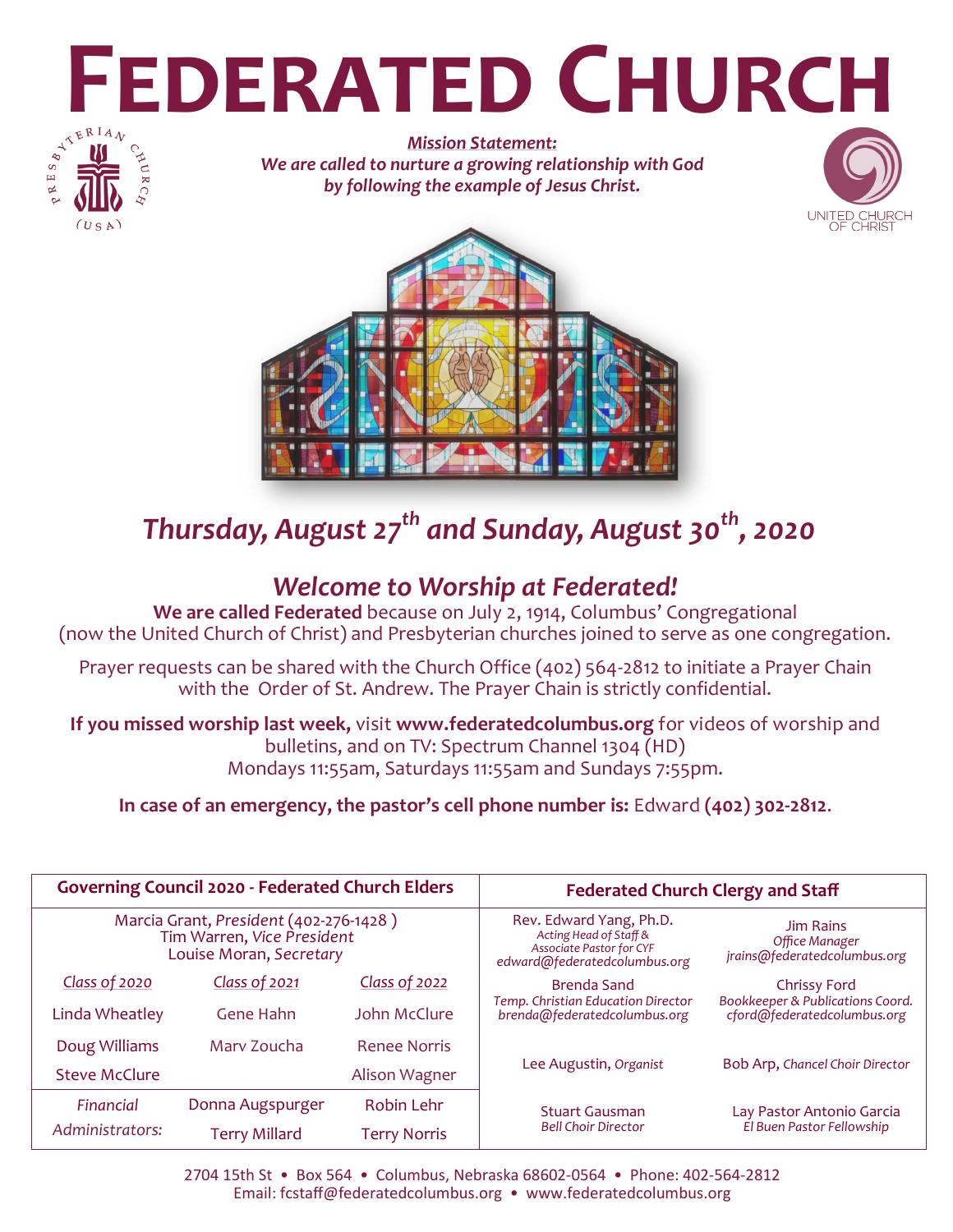### *JOYS & CONCERNS*

♦ If you have any joys or concerns, please share with the congregation by informing the office.

Pray for the family of Glennard (Jerry) Dare, husband of Irene Dare, who passed away Sunday, August 23. The funeral service is August 31 in Indiana. A Memorial Service will be held at Federated at a later date.

Prayers are being requested for Wayne McCormick's wife, Jill and her medical team for her breast cancer surgery next Thursday, Sept. 3, at the Methodist Hospital in Omaha.

Congratulations to Jan Pickrell who has retired after 46 years in the education field including 33 years as a special education teacher, as well as a preschool teacher and paraprofessional at St. Bonaventure Elementary here in Columbus.

Prayers are being requested for Christopher and Melanie Wiegert, son & daughter-in-law of Bob and Wilma Arp. Christopher is at Mayo Clinic in Rochester, MN for reconstructive surgery prior to a kidney transplant that will take place later this fall.

◆ Pray for Elda Juhnke, mother of Kathy & Kenn Leischner, who has begun hospice care

◆ Pray for Carol Sand, mother of Mike & Brenda Sand, who has begun hospice care.

◆ Pray for Mary Sharpe who has been in a lot pain due to compression fractures.

 Pray for Sondra Burnett as she continues chemotherapy treatment for ovarian cancer.

◆ Pray for Karel Morris, sister of Marilyn & Ben Vrana, who continues chemotherapy.

 From Homestead Presbytery: *Belden Union*

The Presbyterians in Belden are missing each other during this unusual time when gathering in person is not safe. We miss seeing each other's smiles and touching hands or hugging during the passing of the peace. But we praise God that no one of us has been ill, and our treasurer has survived heart surgery and is doing well. We look forward to the day when we will gather once again in our sanctuary to sing God's praises. Our clerk of session is the infection control RN at the local nursing care facility, so we are being welladvised. We thank God for her as well. We are especially grateful that there have been no cases of COVID at Hillcrest where she works.

### *THIS WEEK AT FEDERATED CHURCH*

### **Sunday, August 30**

10:00am Sunday Worship Service, Sanctuary **Monday, August 31 Tuesday, September 1** 11:30am All Staff Luncheon Meeting, FH 1:00pm Lectionary Afternoon Bible Study, EC 8 & Online Zoom Meeting 7:15pm Worship & Music Meeting, Zoom Meeting 7:00pm Cub Scouts Pack 279 Den Meeting, FH **Wednesday, September 2** 4:30pm Lectionary Afternoon Bible Study, EC 8 & Online Zoom Meeting **Thursday, September 3** 6:15pm Scouts Roundtable, Fellowship Hall 6:30pm Thursday Worship Service, Sanctuary 7:30pm Order of the Arrow, EC 8 **Friday, September 4 Saturday, September 5 Sunday, September 6** 10:00am Sunday Worship Service, Sanctuary **Monday, September 7 - Labor Day** 

**Church Office Closed**

**Communion Elements will be available Wednesday, September 2nd through Friday, September 4th from the Narthex refrigerator by the church office.** We will be doing a 'curb-side delivery' each of those days if you prefer. Call the church office when you are ready for your elements and we will bring them to you in the Northwest parking lot. Communion will be available for the in-person services on September 3rd and 6th.

**Education Hour will resume on September 13, 2020 at 9am. Teachers and students will be commissioned during worship service that day. More details to come soon!** 

**Meals on Wheels Information!** Federated church will have Meals on Wheels delivery the week of **September 28 - October 2.** Coordinator will be Jean Royer. 564-8012 or 910-6688.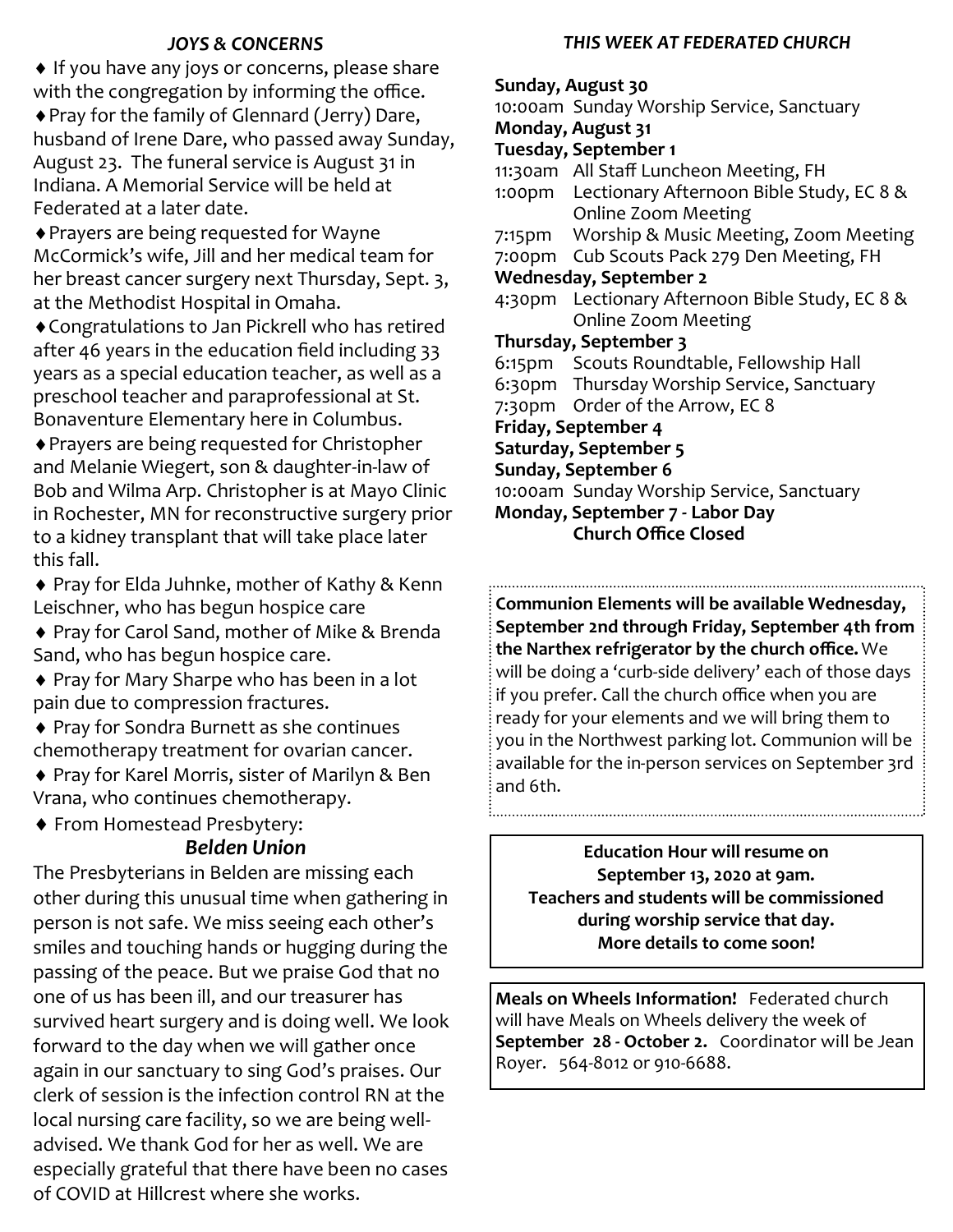## **We Gather To Worship God**

Thursday, August 27, and Sunday, August 30, 2020 Hymns, Songs, Prayers, and liturgies in **Bold** are for the participation of the **Congregation**

Prelude *The God of Abraham Praise* arr. Young  *Fugue in F* Unknown  *Deep River* arr. Hielscher Lee Augustin, Organ and Piano

Greeting & Announcements

**Call to Worship** Jill Duffield of the Presbyterian Outlook

One: O give thanks to the Lord, call on God's name,

- **All: make known God's deeds among the peoples.**
- One: Sing to the Lord, sing praises to God;
- **All: tell of all God's wonderful works.**
- One: Glory in God's holy name;
- **All: let the hearts of those who seek the LORD rejoice.**
- One: Seek the LORD and God's strength;
- **All: seek God's presence continually.**
- One: Let us worship God.

### **Opening Song** *Here I Am to Worship* **iWorship DVD**

*By Jonathan Noel, performed by Tim Hughes*

### **Unison Prayer of Confession**

**Lord, you instruct us to hate what is evil and hold fast to that which is good. You tell us to love genuinely, ardently, fully. You teach us to weep with those who weep and rejoice with those who rejoice, and yet we neglect those who suffer and resent the successes of others. We fail to honor one another and fall easily into judgment, anger and revenge. In your abundant mercy, break our hearts of stone and put a new and right spirit within us. Grant us the eyes to see our own sin and the strength of character to be gentle with others. Do not let our Christian witness be tarnished by our inability to admit our mistakes, make amends and alter our ways. Forgive us, Lord, and set us free to follow you more closely, even to the cross.** 

### **Moment for Silent Prayer**

### **Assurance of Pardon**

One: We seek the Lord's strength and presence, knowing that those who seek will find.

- **All: We believe that Jesus came to save sinners.**
- One: We rejoice in the truth that we are forgiven and made new,
- **All: freed to live a new life in Christ.**

### **Passing the Peace**

One: With forgiveness, we have peace with God and one another. May the peace of Christ be with you.

### **All: And also with you.**

One: Please share a sign of peace with each other.

### **Listening for God's Word**